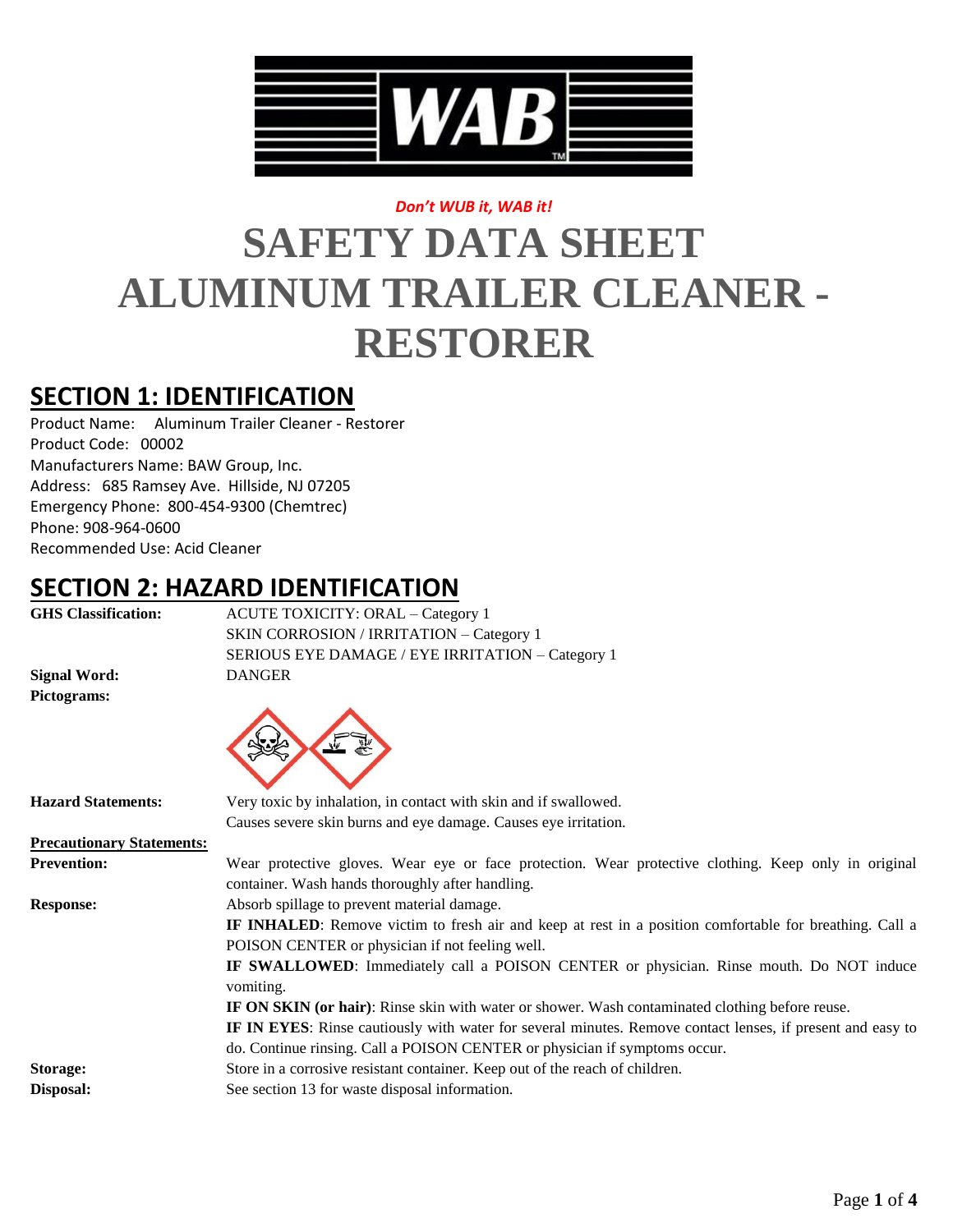# **SECTION 3: COMPOSITION/INFORMATION ON INGREDIENTS**

| CAS Number / Name             | Percentage |
|-------------------------------|------------|
| 7664-93-9 / Sulfuric Acid     | 15-30%     |
| 7664-39-3 / Hydrogen Fluoride | $3 - 10\%$ |
| 7664-38-2 / Phosphoric Acid   | $3-10%$    |
| 111-76-2 / Glycol Ether EB    | $1 - 5\%$  |
| None / Surfactant Mixture     | $1 - 5\%$  |

### **SECTION 4: FIRST AID MEASURES**

- **EYE CONTACT:** Rinse cautiously with water for several minutes. Remove contact lenses, if present and easy to do. Continue rinsing. Get medical attention if symptoms occur.
- **SKIN CONTACT:** Rinse skin with water or shower. Get medical attention if symptoms occur. Wash clothing before reuse. Clean shoes thoroughly before reuse.
- **INHALATION:** Remove victim to fresh air and keep at rest in a position comfortable for breathing. Get medical attention if not feeling well.
- **INGESTION:** Get medical attention immediately. Rinse mouth. Do not induce vomiting.

**NOTE TO** Treat symptomatically. Contact poison treatment specialist immediately if large quantities have been ingested or **PHYSICIAN:** inhaled.

# **SECTION 5: FIRE-FIGHTING MEASURES**

**FLASH POINT (TEST METHOD):** Non-flammable **FLAMABLE LIMITS: UEL NA LEL NA AUTO IGNITION TEMPERATURE:** NA **EXTINGUISHING MEDIA:** Non-Flammable **SPECIAL FIRE FIGHTING PROCEDURES**: None **UNUSUAL FIRE & EXPLOSION HAZARDS:** Non-Flammable

# **SECTION 6: ACCIDENTAL RELEASE MEASURES**

**SPILL AND LEAK RESPONSE:** Uncontrolled releases should be responded to by appropriately trained personnel using preplanned procedures. Ventilate area of leak or spill. Keep unnecessary and unprotected people away from area of spill. Wear appropriate protective equipment (see Section 8, Exposure Control/Personal Protection).

**SPILLS:** Contain and absorb spills with absorbent material. Place absorbent material into a container. Dispose of container in accordance with U.S. federal, state, and local hazardous waste disposal regulations or those of Canada (see Section 13, Disposal Considerations) **ENVIRONMENTAL PRECAUTIONS:** U.S. Regulations (CERCLA) requires reporting spills and releases into the environment in excess of reportable quantities. Prevent entry into sewers, basements or confined areas, dike if needed.

# **SECTION 7: HANDLING & STORAGE**

**HYGENIC PRACTICES IN HANDLING & STORAGE:** DO NOT GET IN EYES, ON SKIN OR ON CLOTHING. WASH CONTAMINATED CLOTHING BEFORE REUSE. DO NOT TAKE INTERNALLY. WEAR PERSONAL PROTECTIVE EQUIPMENT AS DESCRIBED IN EXPOSURE CONTROLS/PERSONAL PROTECTION (SECTION 8) OF THE SDS. **OTHER PRECAUTIONS:** KEEP CONTAINERS CLOSED WHEN NOT IN USE. KEEP OUT OF THE REACH OF CHILDREN. **DISPOSAL OF EMPTY CONTAINERS:** ALL RESIDUES SHOULD BE REMOVED FROM CONTAINERS PRIOR TO DISPOSAL.

# **SECTION 8: EXPOSURE CONTROLS/PERSONAL PROTECTION**

**CAS Number/Name** 7664-93-9 / Sulfuric Acid **Exposure Limits** PEL:  $1 \text{ mg/m}^3$ TLV:  $1 \text{ mg/m}^3$ 

**CAS Number/Name** 7664-39-3 / Hydrogen Fluoride **Exposure Limits** PEL: 3 ppm TLV: 3 ppm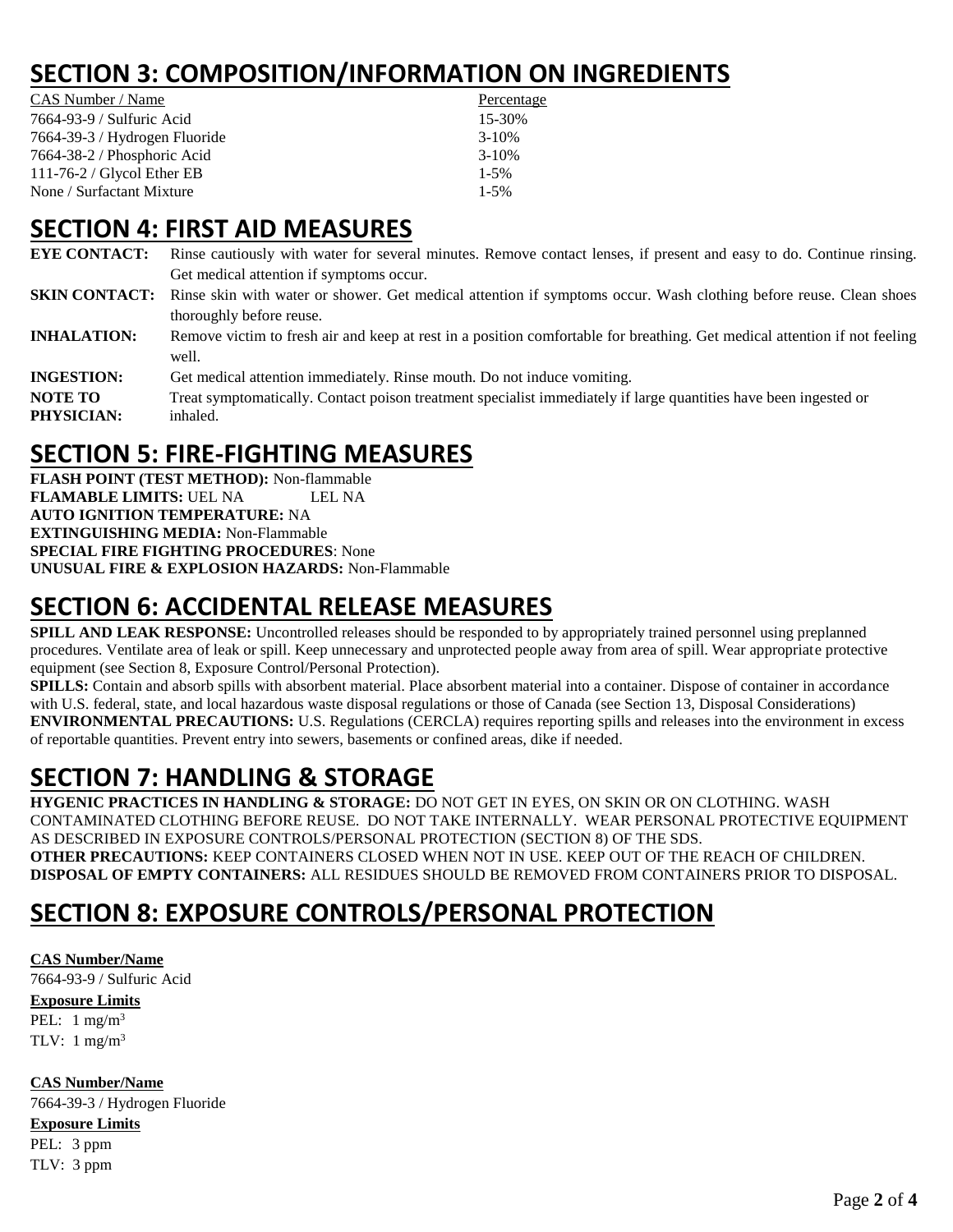#### **CAS Number/Name**

7664-38-2 / Phosphoric Acid **Exposure Limits** PEL:  $1 \text{ mg/m}^3$ TLV:  $1 \text{ mg/m}^3$ 

**CAS Number/Name** 111-76-2 / Glycol Ether EB **Exposure Limits** PEL: 20 ppm TLV: 20 ppm

#### **CAS Number/Name**

Mixture / Surfactant Mixture **Exposure Limits** PEL: NA TLV: NA

**EYE PROTECTION:** SAFETY GOGGLES OR FACE SHIELD. MAINTAIN EYE WASH FOUNTAIN AND QUICK SHOWER FACILITIES IN WORK AREA. **SKIN PROTECTION:** WEAR APPROPRIATE PROTECTIVE GLOVES TO PREVENT SKIN EXPOSURE. **RESPIRTORY PROCTECTION (SPECIFIC TYPE):** NOT NORMALLY NEEDED. **VENTILATION RECOMMENDATION:** AVOID PROLONGED BREATHING OF VAPORS. **OTHER PROTECTION:** NOT NORMALLY NEEDED.

### **SECTION 9: PHYSICAL & CHEMICAL PROPERTIES**

**VAPOR PRESSURE (NUM Hg):** ND **PERCENT VOLATILE:** 5%

**SOLUBILITY IN WATER:** SOLUBLE **REACTIVITY IN WATER:** NONE **APPEARANCE & ODOR:** COLORLESS LIQUID, PUNGENT ODOR

**BOILING POINT (F°):** > 212 **SPECIFIC GRAVITY (H2O=1):**  $(\textcircled{a}^{\circ}C)$  1.15 **VAPOR DENSITY (AIR=1):** >1 **EVAPORATION RATE (BuOAc -1):** APPROXIMATELY 0.05 **pH:** LESS THAN 1.0

### **SECTION 10: STABILITY & REACTIVITY**

**STABILITY:** STABLE **MATERIALS TO AVOID:** OXIDIZING AGENTS, REDUCING AGENTS, BASES, FINELY POWDERED METALS **HAZARDOUS POLYMERIZATION:** WILL NOT OCCUR **CONDITIONS TO AVOID:** NONE **HAZARDOUS DECOMPOSITION PRODUCTS:** NOT DETERMINED

### **SECTION 11: TOXICOLOGICAL INFORMATION**

**POTENTIAL HEALTH EFFETCS ROUTES OF ENTRY:** Ingestion, skin contact. **SKIN CONTACT:** Causes skin burns and irritation. **INHALATION:** Possible irritation and burns to nose, throat, and lungs. **EYE CONTACT:** Causes eye burns and irritation. **INGESTION:** Harmful or fatal if swallowed.

# **SECTION 12: ECOLOGICAL INFORMATION**

All work practices must be aimed at eliminating environmental contamination. **DANGERS TO THE ENVIRONMENT:** No information available.